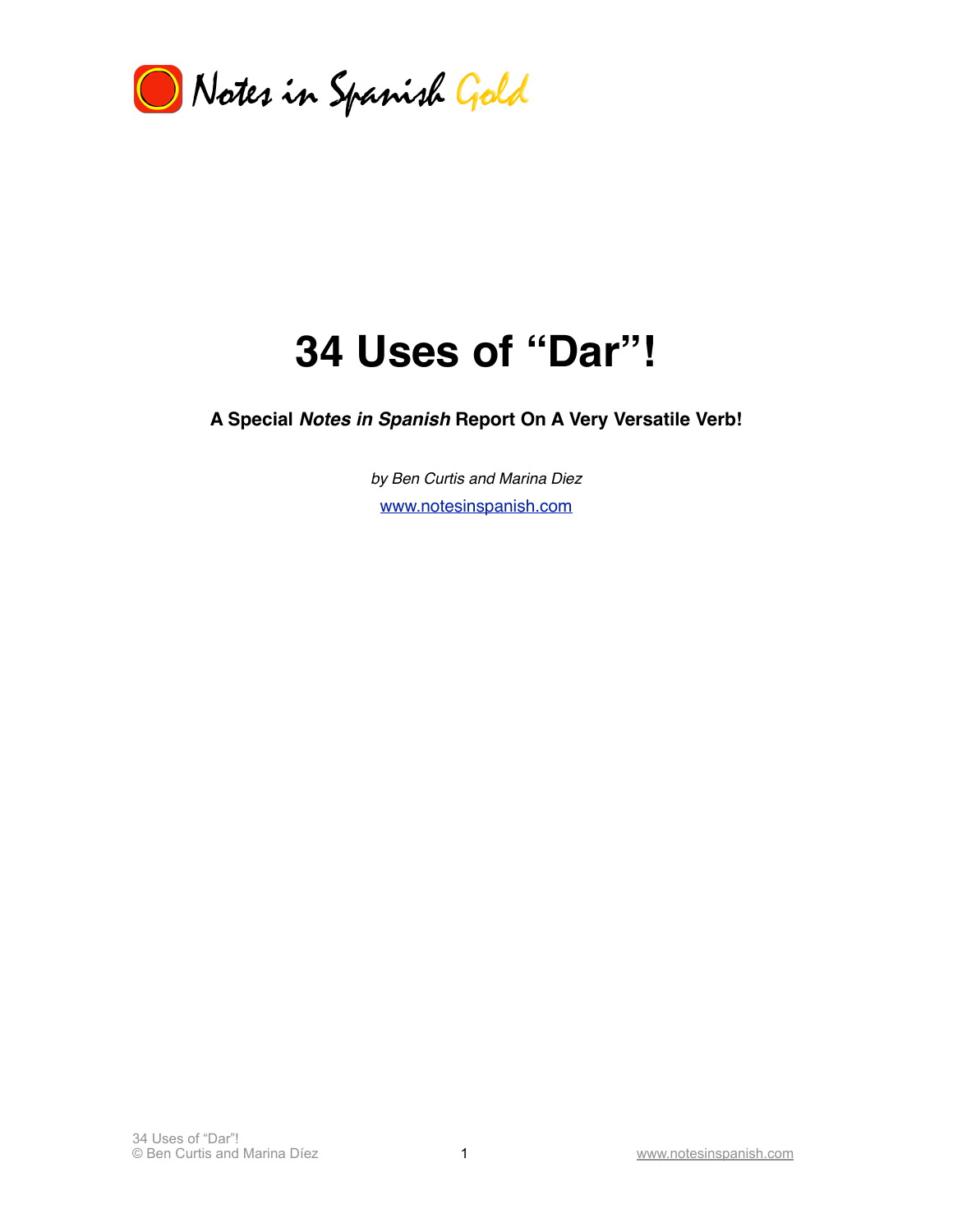Notes in Spanish Gold

# **Table of Contents**

| Dar un empujón – To give someone (or something, like a piece of work) a push / a |
|----------------------------------------------------------------------------------|
|                                                                                  |
|                                                                                  |
|                                                                                  |
|                                                                                  |
|                                                                                  |
|                                                                                  |
|                                                                                  |
|                                                                                  |
|                                                                                  |
|                                                                                  |
|                                                                                  |
|                                                                                  |
|                                                                                  |
|                                                                                  |
|                                                                                  |
|                                                                                  |
|                                                                                  |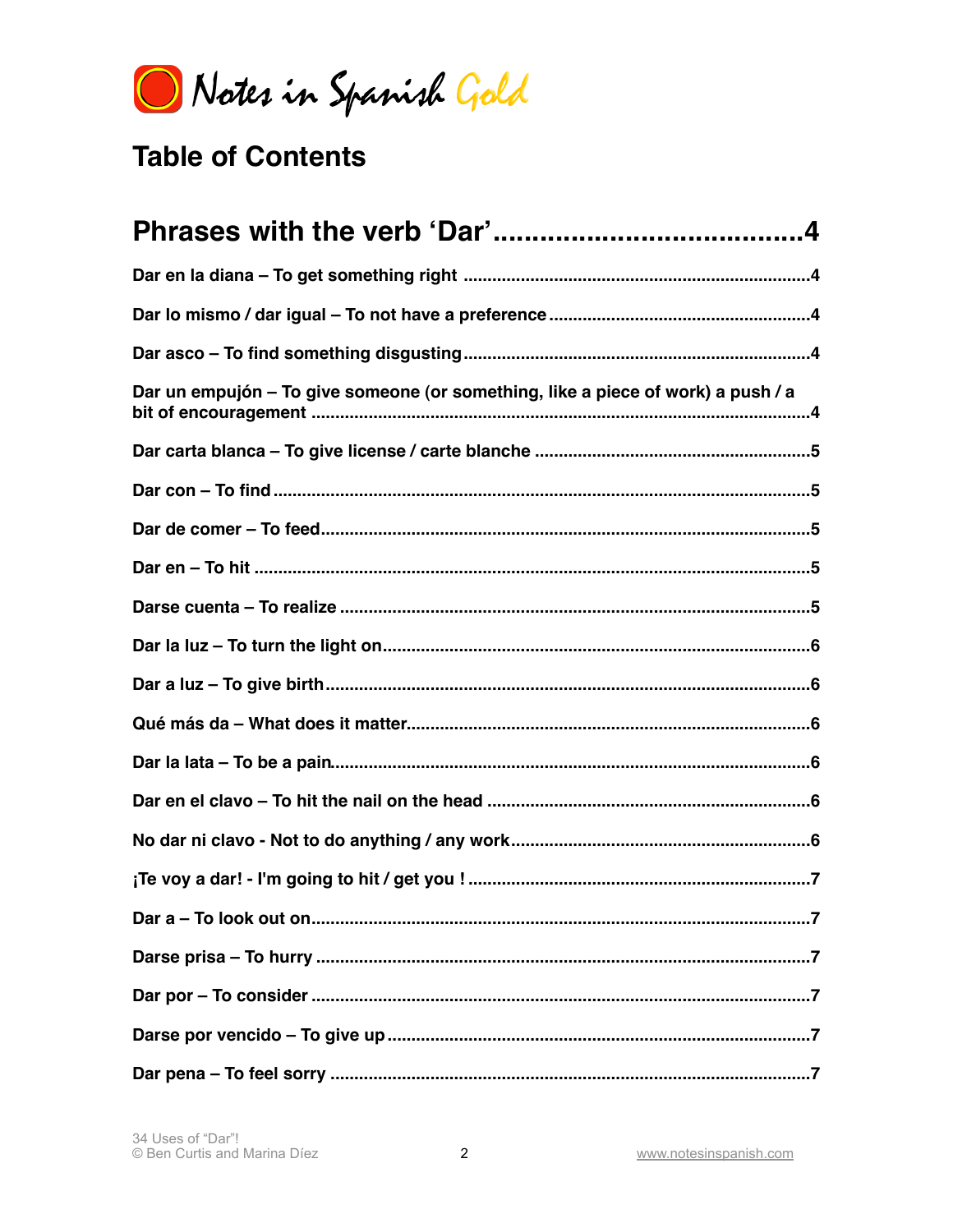

| Dar la razón - To agree with completely / To be on someone's side |
|-------------------------------------------------------------------|
|                                                                   |
|                                                                   |
|                                                                   |
|                                                                   |
|                                                                   |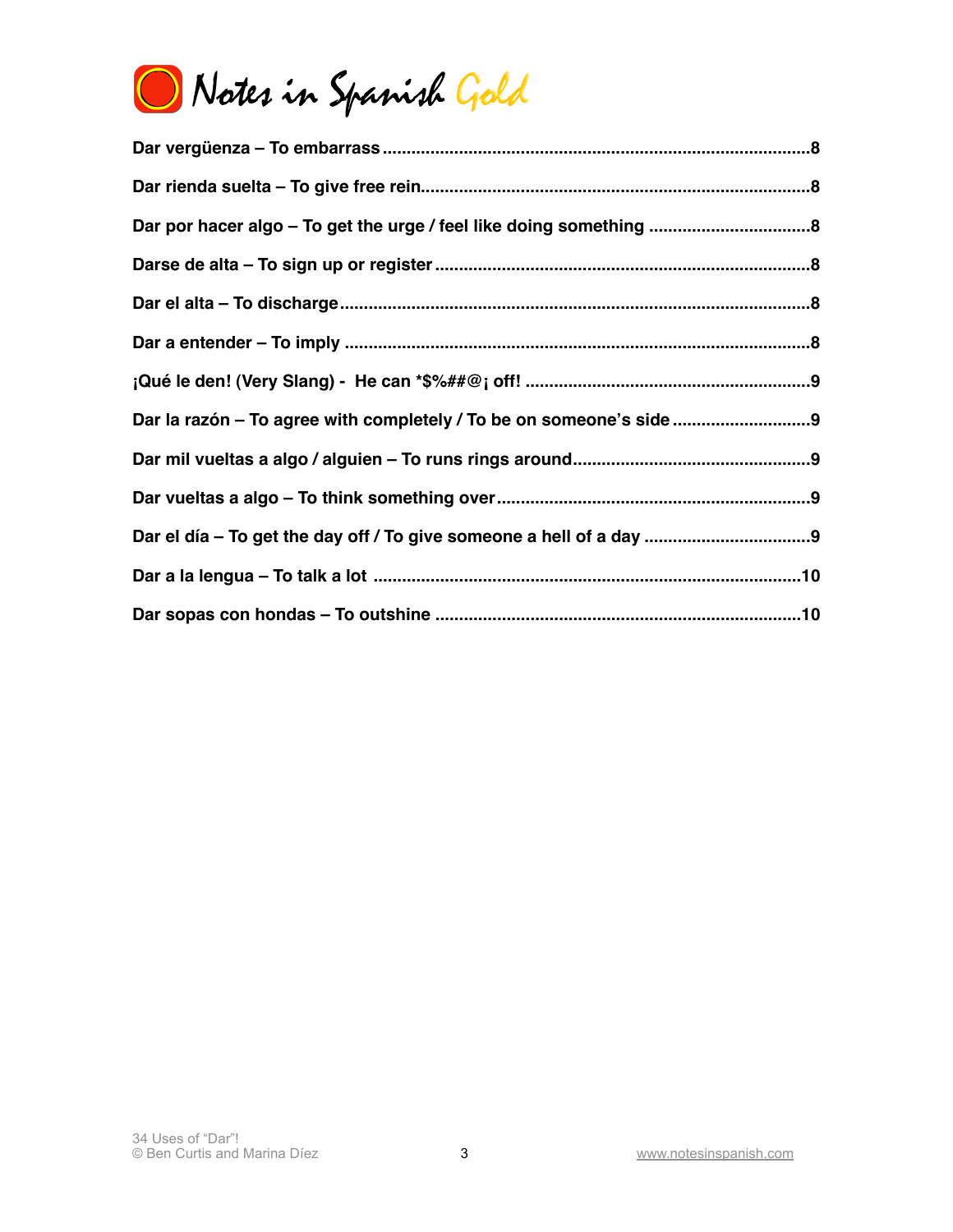Notes in Spanish Gold

# <span id="page-3-0"></span>**Phrases with the verb ʻDar'**

# <span id="page-3-1"></span>**Dar en la diana – To get something right**

*He dado en la diana, he acertado quien era el asesino.* I guessed right. I knew who the killer was.

# <span id="page-3-2"></span>**Dar lo mismo / dar igual – To not have a preference**

- *- ¿Prefieres cenar carne o pescado?*
- *- Me da lo mismo / Me da igual.*
- Would you like to have meat or fish for supper?

- I don't mind.

# <span id="page-3-3"></span>**Dar asco – To find something disgusting**

*He comido tanto pollo en las dos últimas semanas que ahora me da asco.* I've eaten so much chicken over the last two weeks that now I find it disgusting.

# <span id="page-3-4"></span>**Dar un empujón – To give someone (or something, like a piece of work) a push / a bit of encouragement**

*Me voy a quedar a trabajar hasta tarde porque quiero darle un empujón al proyecto.*

I'm going to stay late at work as I'd like to give the project a good push.

*Voy a estudiar Inglés este fin de semana porque le tengo que dar un buen empujón antes del examen.* 

I'm going to study English this weekend as I need to make a big effort before the exam.

*Hay que dar un empujón a María para que se anime a presentarse al examen de conducir.*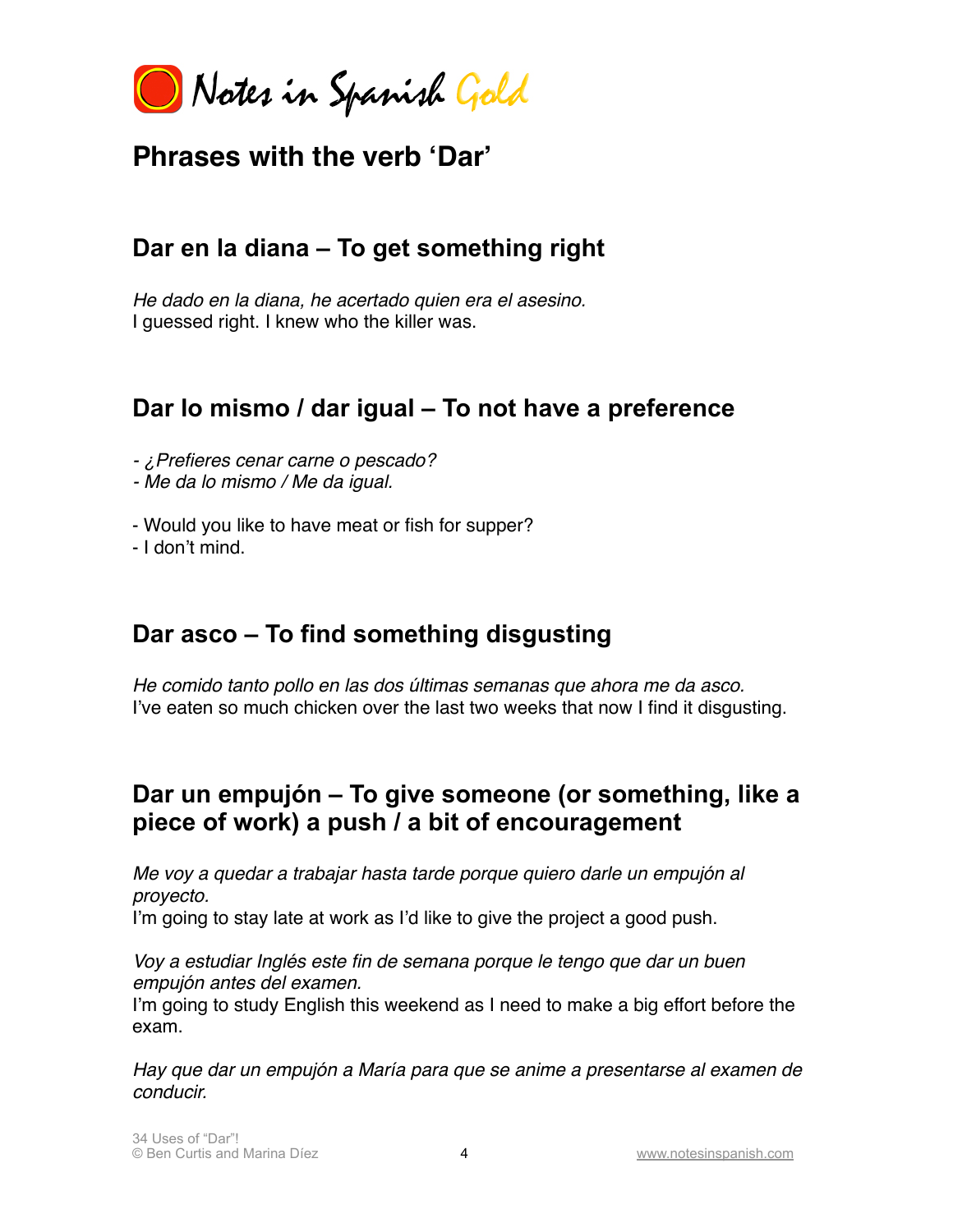Notes in Spanish Gold

I have to encourage Maria to take her driving test.

#### <span id="page-4-0"></span>**Dar carta blanca – To give license / carte blanche**

*Como es mi cumpleaños mi madre me ha dado carta blanca para que vuelva a casa a la hora que quiera.* As it is my birthday today, my mum has given me carte blanche to come back home as late as I like.

#### <span id="page-4-1"></span>**Dar con – To find**

*No pude dar con los motivos de la huelga.* I couldn't find the reason for the strike.

*No pude dar con Juan por más que le busqué.* I couldn't find Juan, as much as I looked for him.

#### <span id="page-4-2"></span>**Dar de comer – To feed**

*Tengo que dar de comer a mi gato.* I have to feed my cat.

#### <span id="page-4-3"></span>**Dar en – To hit**

*Me di en la cabeza con la puerta.* I hit my head on the door.

#### <span id="page-4-4"></span>**Darse cuenta – To realize**

*Me di cuenta de mi error justo después de haber entregado el examen.* I realized my mistake just after I had handed in my exam.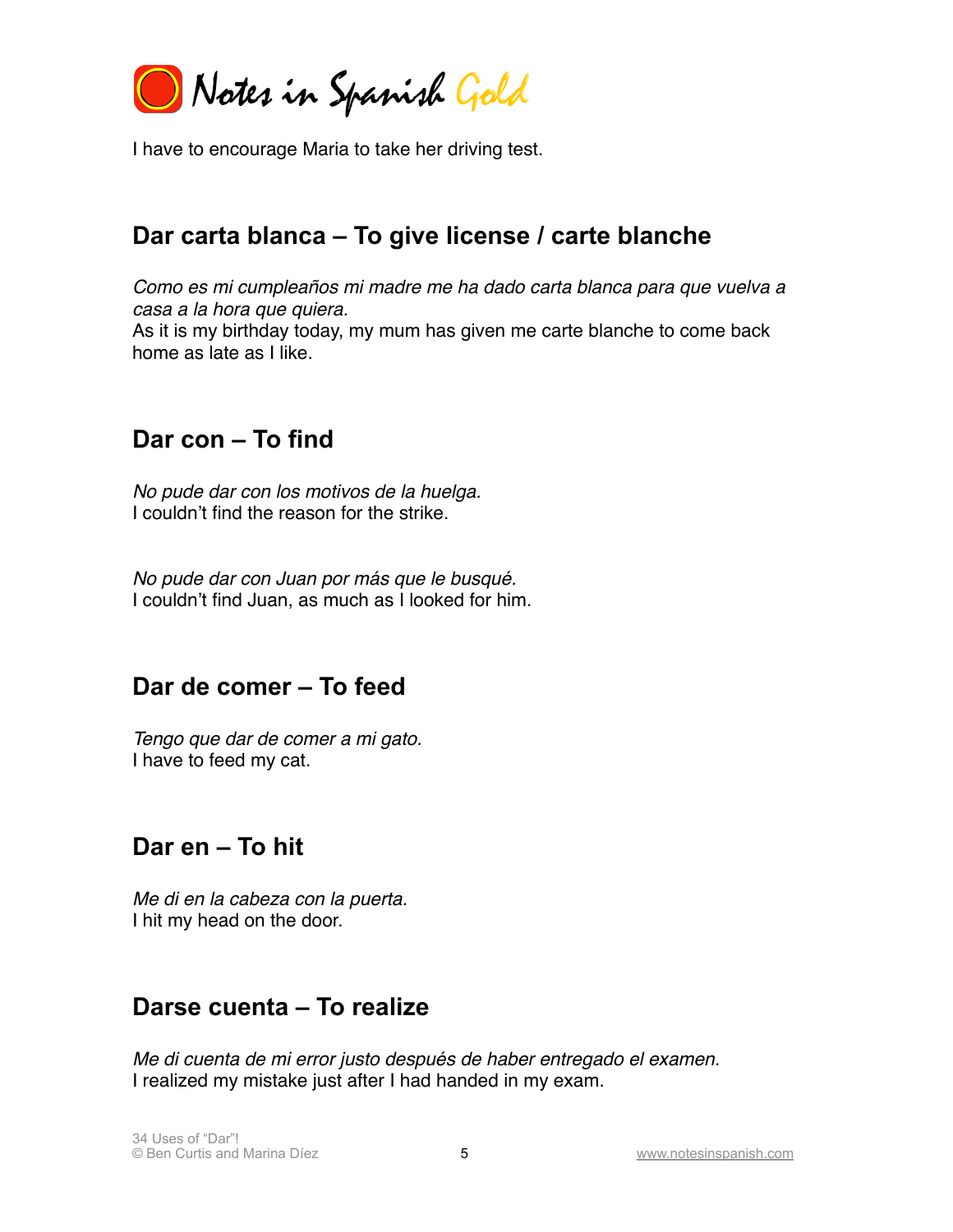Notes in Spanish Gold

# <span id="page-5-0"></span>**Dar la luz – To turn the light on**

*¡Da la luz, que no veo nada!* Turn the light on, I can't see anything!

## <span id="page-5-1"></span>**Dar a luz – To give birth**

*Mi hermana dio a luz ayer.* My sister had her baby yesterday.

# <span id="page-5-2"></span>**Qué más da – What does it matter**

*Si tu hija está contenta con él, ¿qué más te da a ti?* She's happy with him, what's it to you?

#### <span id="page-5-3"></span>**Dar la lata – To be a pain**

*Quieres dejar de darme la lata. ¡Estás haciendo mucho ruido!* Don't be a pain. Stop making noise!

#### <span id="page-5-4"></span>**Dar en el clavo – To hit the nail on the head**

*Has dado en el clavo, hace exactamente 5ºC.* You've hit the nail on the head, the temperature is exactly 5ºC.

# <span id="page-5-5"></span>**No dar ni clavo - Not to do anything / any work**

*Hoy no he dado ni clavo, me he pasado el día tomando café y charlando con mis compañeros de trabajo.*

I haven't done a thing, I've spent the day having coffee and speaking to my colleagues.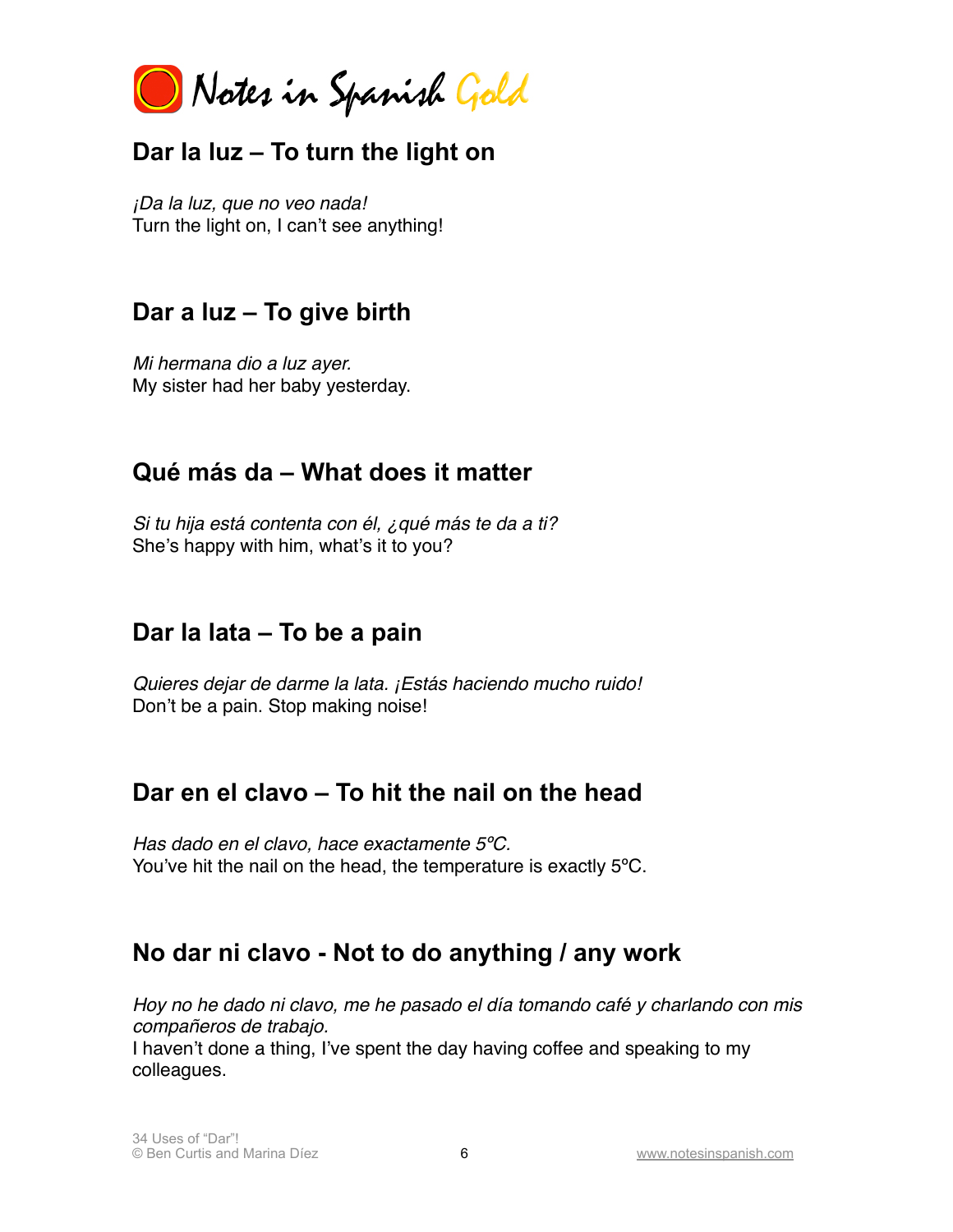Notes in Spanish Gold

# <span id="page-6-0"></span>**¡Te voy a dar! - I'm going to hit / get you !**

*¡Si no te callas, te voy a dar!* If you don't shut up, I'm going to get you.

#### <span id="page-6-1"></span>**Dar a – To look out on**

*Mi habitación del hotel da a la calle.* My hotel room looks out on the street.

#### <span id="page-6-2"></span>**Darse prisa – To hurry**

*¡Date prisa, que llegamos tarde!* Hurry up or we're going to be late!

#### <span id="page-6-3"></span>**Dar por – To consider**

*Lo doy por perdido.* I consider it lost.

#### <span id="page-6-4"></span>**Darse por vencido – To give up**

*A pesar de las dificultades no se dio por vencido.* Despite the difficulties she didn't give up.

# <span id="page-6-5"></span>**Dar pena – To feel sorry**

*Me da pena la gente que vive en la calle.* I feel sorry for the people who live on the street.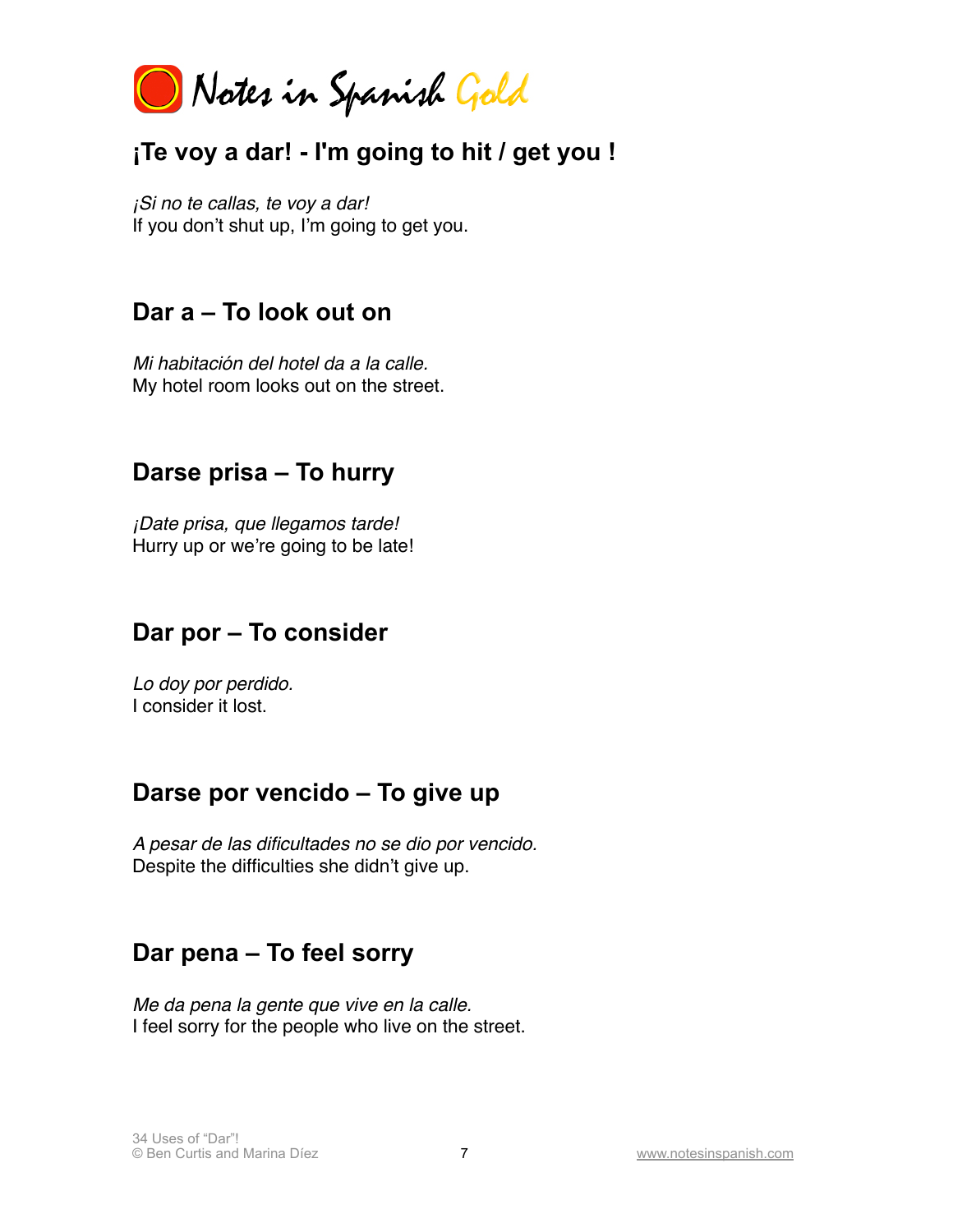Notes in Spanish Gold

#### <span id="page-7-0"></span>**Dar vergüenza – To embarrass**

*Me da vergüenza cantar en el karaoke.* I'm embarrassed to sing karaoke.

#### <span id="page-7-1"></span>**Dar rienda suelta – To give free rein**

*Tienes que dar rienda suelta a tu imaginación.* You have to let your imagination run wild.

# <span id="page-7-2"></span>**Dar por hacer algo – To get the urge / feel like doing something**

*El sábado por la tarde me dio por ir al cine sola.* On Saturday afternoon I got the urge to go to the cinema by myself.

*A veces me da por comer chocolate y no puedo parar.* Sometimes I feel like eating chocolate and I can't stop.

#### <span id="page-7-3"></span>**Darse de alta – To sign up or register**

*Me quiero dar de alta en un seguro médico privado.* I want to sign up for private health insurance.

#### <span id="page-7-4"></span>**Dar el alta – To discharge**

*Le han dado el alta en el hospital.* They've discharged her from the hospital.

# <span id="page-7-5"></span>**Dar a entender – To imply**

*Dio a entender que sería un año difícil para la empresa.*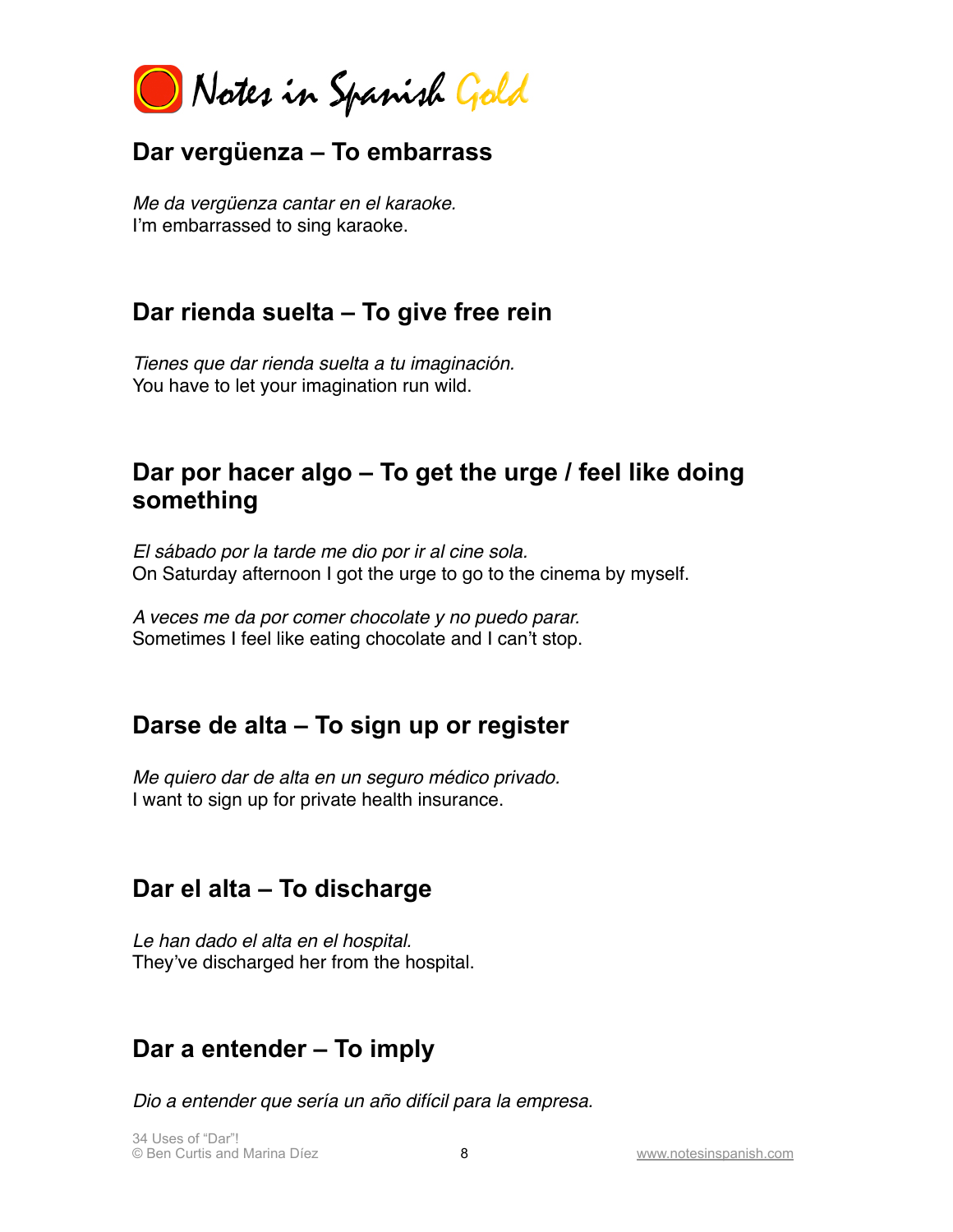Notes in Spanish Gold

He implied that it would be a difficult year for the company.

# <span id="page-8-0"></span>**¡Qué le den! (Very Slang) - He can \*\$%##@¡ off!**

*Mi jefe quiere el informe en una hora. ¡Qué le den!* My boss wants the report in an hour. He can \*\$%##@; off!

#### <span id="page-8-1"></span>**Dar la razón – To agree with completely / To be on someone's side**

*Por fin me dio la razón e hicimos las paces.* He finally admitted I was right and we made peace.

#### <span id="page-8-2"></span>**Dar mil vueltas a algo / alguien – To runs rings around**

*Esta ciudad da mil vueltas a Londres.* This city is much better than London.

#### <span id="page-8-3"></span>**Dar vueltas a algo – To think something over**

*No puedo parar de dar vueltas al accidente de coche que tuve ayer.* I can't stop thinking about the car accident that I had yesterday.

# <span id="page-8-4"></span>**Dar el día – To get the day off / To give someone a hell of a day**

*Me han dado el día en el trabajo.* They've give me the day off at work.

*Mi hija me ha dado el día, primero se ha caído en un charco, y le he tenido que cambiar toda la ropa, y luego no ha parado de llorar en toda la tarde.* My daughter has given me a hell of a day, firstly she fell in a paddle and I had to